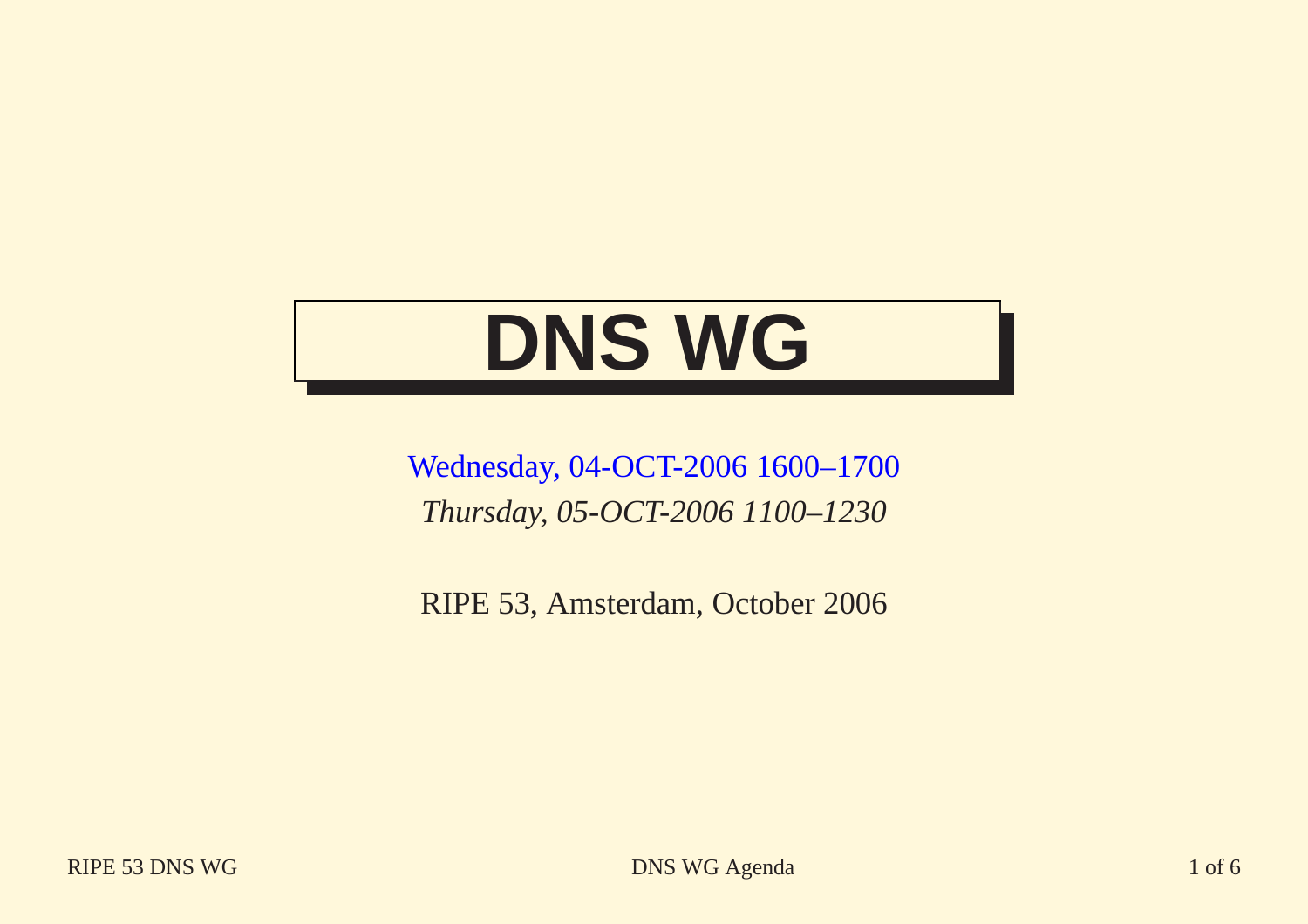#### **This is the EU, LEO is curious . . .**

- . . . as may be *remote participants*
- This session is videotaped
- ... and live broadcast!
- Use the microphones, please (since they're also trying to listen in)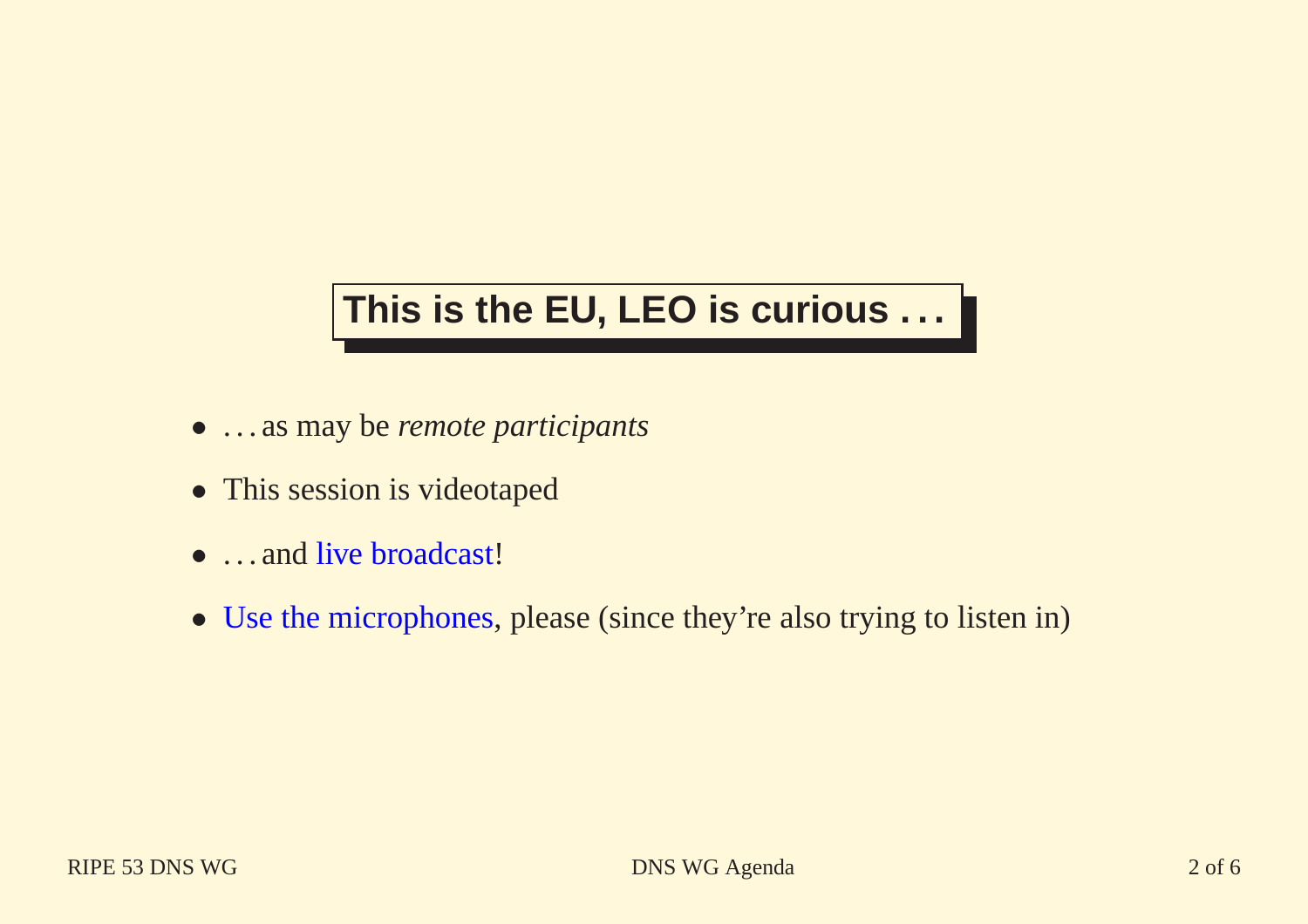# **Administrivia**

- Web site: http://www.ripe.net/ripe/wg/dns/
- Mailing list: dns-wg-request@RIPE.NET
- Three (co-)chairs
	- **–** Jaap Akkerhuis
	- **–** Jim Reid
	- **–** Peter Koch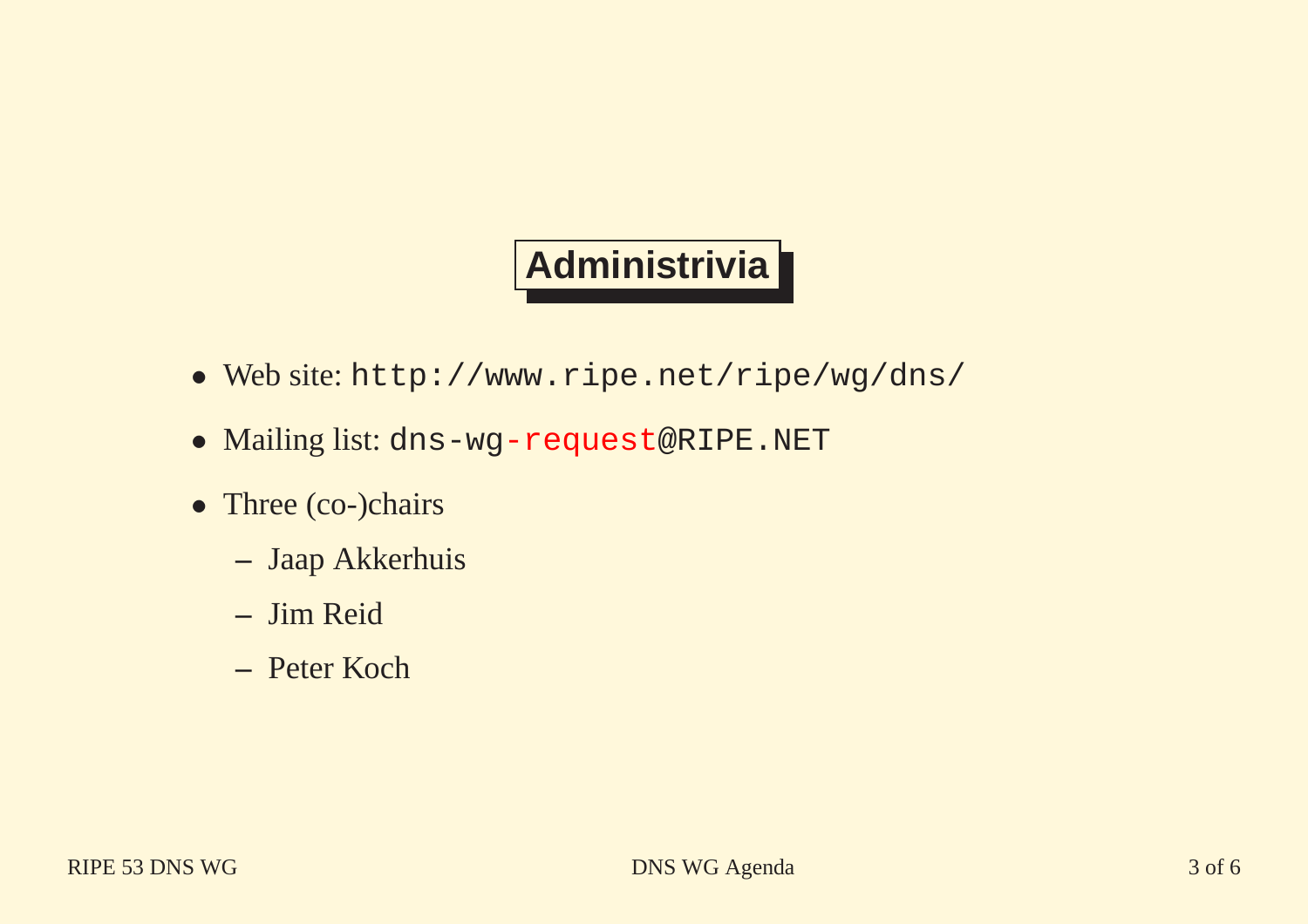## **Agenda for Wednesday 1600–1700**

- **0** Administrivia: Agenda bashing (5 min )
	- Jabber room xmpp:dns-wg@conference.ripe.net
	- Jabber Proxy:
	- Scribe: Adrian Bedford
- **1** Status reports
	- 1. IETF DNS WGs Olaf Kolkman (15 min )
	- 2. ICANN/IANA John Crain (5 min )
	- 3. CENTR TECH WG Marcos Sanz (5 min )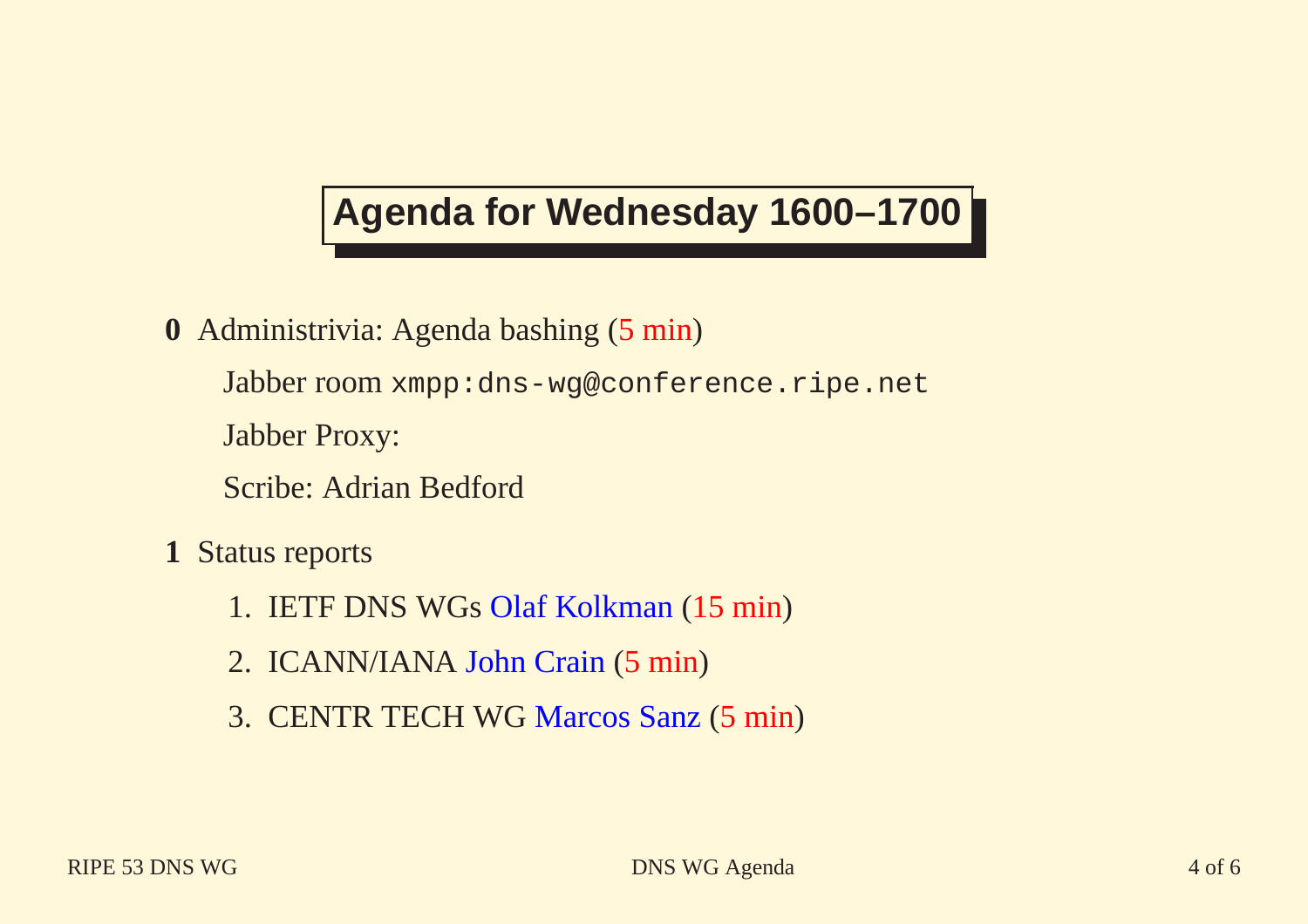#### **Agenda for Wednesday 1600–1700**

- **2** Action Item Review (30 min )
	- http://www.ripe.net/ripe/wg/dns/dns-actions.html
	- **48.1** *Peter Koch* draft-koch-dns-unsolicited-queries-00.txt
	- **48.2** *Mans Nilsson* TSIG /SIG(0) for ns.ripe.net
	- **48.4** *David Malone* AAAA misbehaviour
	- **49.1** *Peter Koch* DNS hostcount successor requirements
	- **49.2** *Jim Reid* Server Migration Document
	- **51.1** *RIPE NCC* K-Root Anycast measurement
	- **51.3** *Lars-Johan Liman* NCC Secondary Service Policy
	- **51.4** *Peter Koch* RIPE 203 Update